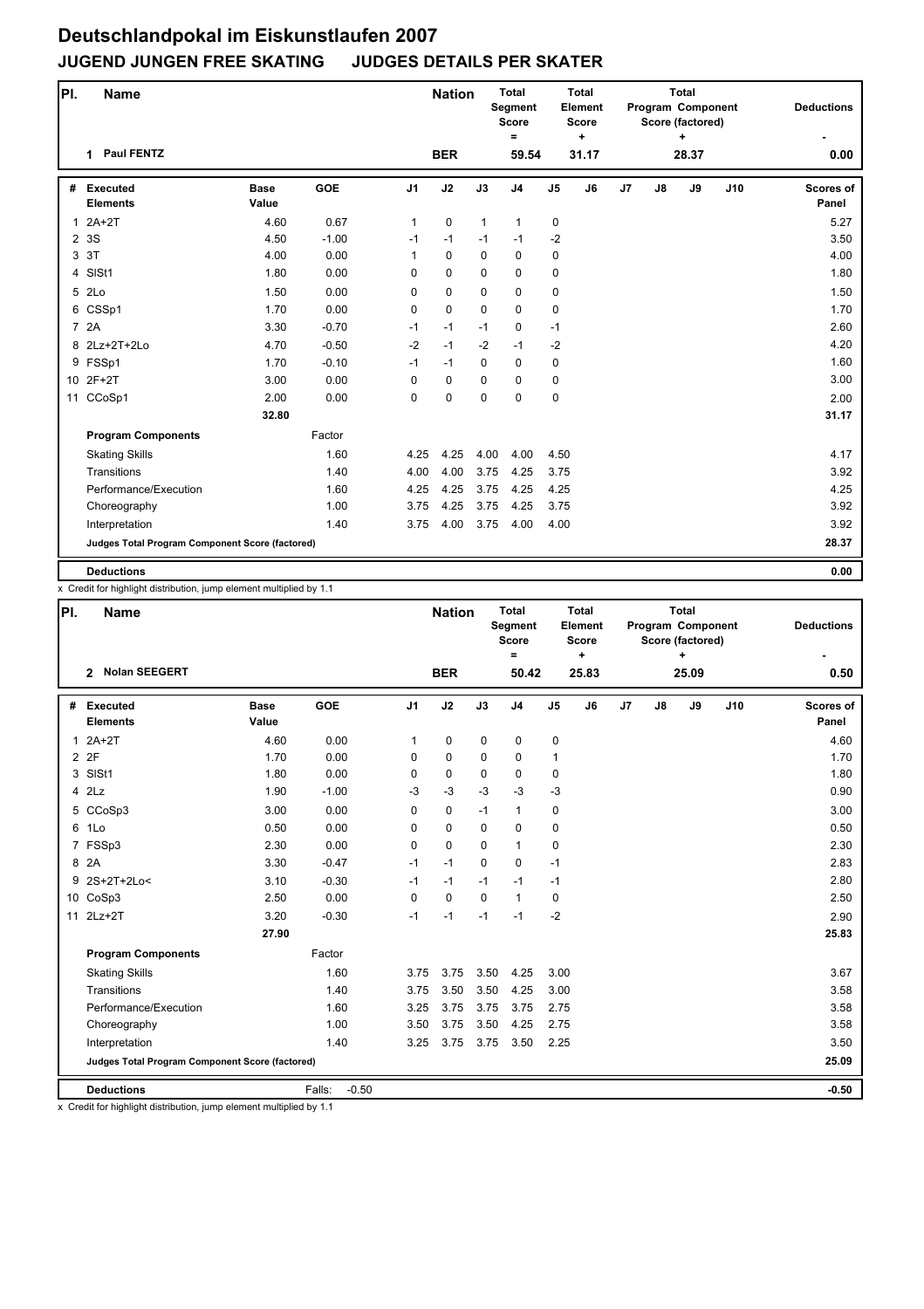## **Deutschlandpokal im Eiskunstlaufen 2007 JUGEND JUNGEN FREE SKATING JUDGES DETAILS PER SKATER**

| PI.          | <b>Name</b>                                     |                      |            |                | <b>Nation</b> |             | <b>Total</b><br>Segment<br><b>Score</b><br>$=$ |                | <b>Total</b><br>Element<br><b>Score</b><br>٠. |    |    | <b>Total</b><br>Program Component<br>Score (factored)<br>÷ | <b>Deductions</b> |                           |
|--------------|-------------------------------------------------|----------------------|------------|----------------|---------------|-------------|------------------------------------------------|----------------|-----------------------------------------------|----|----|------------------------------------------------------------|-------------------|---------------------------|
|              | <b>Konrad HOCKER-SCHOLLER</b><br>3              |                      |            |                | B-W           |             | 49.50                                          |                | 24.87                                         |    |    | 24.63                                                      |                   | 0.00                      |
| #            | <b>Executed</b><br><b>Elements</b>              | <b>Base</b><br>Value | <b>GOE</b> | J <sub>1</sub> | J2            | J3          | J <sub>4</sub>                                 | J <sub>5</sub> | J6                                            | J7 | J8 | J9                                                         | J10               | <b>Scores of</b><br>Panel |
| $\mathbf{1}$ | 2F                                              | 1.70                 | 0.17       | $\mathbf 0$    | 0             | $\mathbf 0$ | $\mathbf{1}$                                   | $\mathbf{1}$   |                                               |    |    |                                                            |                   | 1.87                      |
|              | $2$ $2Lz$                                       | 1.90                 | 0.00       | $\mathbf 0$    | $\pmb{0}$     | 0           | 0                                              | 0              |                                               |    |    |                                                            |                   | 1.90                      |
|              | 3 CCoSp4                                        | 3.50                 | 0.00       | $\mathbf 0$    | 0             | $\Omega$    | $\mathbf 0$                                    | 0              |                                               |    |    |                                                            |                   | 3.50                      |
|              | 4 2F+2T+1Lo                                     | 3.50                 | 0.00       | 0              | $\mathbf 0$   | $\mathbf 0$ | $\mathbf 0$                                    | $\mathbf 0$    |                                               |    |    |                                                            |                   | 3.50                      |
|              | 5 2Lo                                           | 1.50                 | $-0.20$    | $-1$           | $-1$          | $\mathbf 0$ | 0                                              | $-1$           |                                               |    |    |                                                            |                   | 1.30                      |
|              | 6 FSSp2                                         | 2.00                 | 0.00       | $-1$           | 0             | $\mathbf 0$ | 0                                              | 0              |                                               |    |    |                                                            |                   | 2.00                      |
|              | 7 1A                                            | 0.80                 | 0.00       | $\Omega$       | $\mathbf 0$   | $\Omega$    | $\mathbf{1}$                                   | 0              |                                               |    |    |                                                            |                   | 0.80                      |
| 8            | CiSt1                                           | 1.80                 | 0.00       | 0              | $\pmb{0}$     | $\mathbf 0$ | $\mathbf{1}$                                   | 0              |                                               |    |    |                                                            |                   | 1.80                      |
|              | 9 2Lz+2T                                        | 3.20                 | 0.00       | $\mathbf 0$    | $\mathbf 0$   | $\Omega$    | $\mathbf 0$                                    | 0              |                                               |    |    |                                                            |                   | 3.20                      |
|              | 10 2F+2T                                        | 3.00                 | $-0.30$    | $-1$           | $-1$          | $\Omega$    | $-1$                                           | $-1$           |                                               |    |    |                                                            |                   | 2.70                      |
| 11           | CSSp3                                           | 2.30                 | 0.00       | $\mathbf 0$    | $\pmb{0}$     | $\mathbf 0$ | $\mathbf 0$                                    | 0              |                                               |    |    |                                                            |                   | 2.30                      |
|              |                                                 | 25.20                |            |                |               |             |                                                |                |                                               |    |    |                                                            |                   | 24.87                     |
|              | <b>Program Components</b>                       |                      | Factor     |                |               |             |                                                |                |                                               |    |    |                                                            |                   |                           |
|              | <b>Skating Skills</b>                           |                      | 1.60       | 3.25           | 3.50          | 3.75        | 3.75                                           | 3.25           |                                               |    |    |                                                            |                   | 3.50                      |
|              | Transitions                                     |                      | 1.40       | 3.50           | 3.25          | 3.50        | 3.75                                           | 2.75           |                                               |    |    |                                                            |                   | 3.42                      |
|              | Performance/Execution                           |                      | 1.60       | 3.50           | 3.50          | 3.75        | 3.75                                           | 2.75           |                                               |    |    |                                                            |                   | 3.58                      |
|              | Choreography                                    |                      | 1.00       | 3.25           | 3.50          | 3.75        | 4.25                                           | 3.00           |                                               |    |    |                                                            |                   | 3.50                      |
|              | Interpretation                                  |                      | 1.40       | 3.50           | 3.50          | 3.75        | 4.00                                           | 2.50           |                                               |    |    |                                                            |                   | 3.58                      |
|              | Judges Total Program Component Score (factored) |                      |            |                |               |             |                                                |                |                                               |    |    |                                                            |                   | 24.63                     |
|              | <b>Deductions</b>                               |                      |            |                |               |             |                                                |                |                                               |    |    |                                                            |                   | 0.00                      |

x Credit for highlight distribution, jump element multiplied by 1.1

| PI.         | <b>Name</b>                                     |                      |                   |                | <b>Nation</b> |              | <b>Total</b><br>Segment<br><b>Score</b><br>$\equiv$ |                | <b>Total</b><br>Element<br>Score<br>÷ |    |    | <b>Total</b><br>Program Component<br>Score (factored)<br>÷ | <b>Deductions</b> |                           |
|-------------|-------------------------------------------------|----------------------|-------------------|----------------|---------------|--------------|-----------------------------------------------------|----------------|---------------------------------------|----|----|------------------------------------------------------------|-------------------|---------------------------|
|             | 4 Alexander SCHÖPKE                             |                      |                   |                | <b>SAS</b>    |              | 47.24                                               |                | 21.85                                 |    |    | 25.89                                                      |                   | 0.50                      |
| #           | Executed<br><b>Elements</b>                     | <b>Base</b><br>Value | <b>GOE</b>        | J <sub>1</sub> | J2            | J3           | J <sub>4</sub>                                      | J <sub>5</sub> | J6                                    | J7 | J8 | J9                                                         | J10               | <b>Scores of</b><br>Panel |
| $\mathbf 1$ | 3T                                              | 4.00                 | $-3.00$           | $-3$           | $-3$          | $-3$         | $-3$                                                | $-3$           |                                       |    |    |                                                            |                   | 1.00                      |
|             | $2$ $2A+2T$                                     | 4.60                 | $-0.70$           | $-1$           | $-1$          | $\mathbf 0$  | $-1$                                                | $-1$           |                                       |    |    |                                                            |                   | 3.90                      |
|             | 3 FSSp1                                         | 1.70                 | 0.00              | 0              | $-1$          | $\mathbf 0$  | $\mathbf 0$                                         | 0              |                                       |    |    |                                                            |                   | 1.70                      |
|             | 4 3S+2T+SEQ                                     | 4.64                 | $-2.00$           | $-2$           | $-2$          | $-2$         | $-2$                                                | $-2$           |                                       |    |    |                                                            |                   | 2.64                      |
|             | 5 CoSp1                                         | 1.70                 | $-0.10$           | 0              | 0             | $-1$         | $-1$                                                | 0              |                                       |    |    |                                                            |                   | 1.60                      |
|             | 6 SISt1                                         | 1.80                 | 0.17              | 0              | 0             | $\mathbf{1}$ | $\mathbf{1}$                                        | 0              |                                       |    |    |                                                            |                   | 1.97                      |
| 7           | 3T+SEQ                                          | 3.20                 | 0.67              | 1              | 0             | $\mathbf{1}$ | $\mathbf 0$                                         | 1              |                                       |    |    |                                                            |                   | 3.87                      |
| 8           | 2A                                              | 3.30                 | 0.00              | 0              | 0             | $\Omega$     | $\mathbf 0$                                         | 0              |                                       |    |    |                                                            |                   | 3.30                      |
| 9           | 2F                                              | 1.70                 | 0.17              | 1              | $\mathbf 0$   | $\Omega$     | $\mathbf 0$                                         | $\mathbf{1}$   |                                       |    |    |                                                            |                   | 1.87                      |
|             | 10 2Lz*+2T*+2T*                                 | 0.00                 | 0.00              |                |               |              |                                                     |                |                                       |    |    |                                                            |                   | 0.00                      |
| 11          | CoSp1*                                          | 0.00                 | 0.00              |                |               |              |                                                     |                |                                       |    |    |                                                            |                   | 0.00                      |
|             |                                                 | 26.64                |                   |                |               |              |                                                     |                |                                       |    |    |                                                            |                   | 21.85                     |
|             | <b>Program Components</b>                       |                      | Factor            |                |               |              |                                                     |                |                                       |    |    |                                                            |                   |                           |
|             | <b>Skating Skills</b>                           |                      | 1.60              | 4.00           | 4.25          | 4.25         | 4.50                                                | 4.50           |                                       |    |    |                                                            |                   | 4.33                      |
|             | Transitions                                     |                      | 1.40              | 3.25           | 4.00          | 3.00         | 3.50                                                | 3.50           |                                       |    |    |                                                            |                   | 3.42                      |
|             | Performance/Execution                           |                      | 1.60              | 3.50           | 4.00          | 3.50         | 4.25                                                | 4.00           |                                       |    |    |                                                            |                   | 3.83                      |
|             | Choreography                                    |                      | 1.00              | 3.25           | 3.50          | 3.00         | 2.75                                                | 3.50           |                                       |    |    |                                                            |                   | 3.25                      |
|             | Interpretation                                  |                      | 1.40              | 3.50           | 3.50          | 3.25         | 3.50                                                | 3.00           |                                       |    |    |                                                            |                   | 3.42                      |
|             | Judges Total Program Component Score (factored) |                      |                   |                |               |              |                                                     |                |                                       |    |    |                                                            |                   | 25.89                     |
|             | <b>Deductions</b>                               |                      | Falls:<br>$-0.50$ |                |               |              |                                                     |                |                                       |    |    |                                                            |                   | $-0.50$                   |

x Credit for highlight distribution, jump element multiplied by 1.1